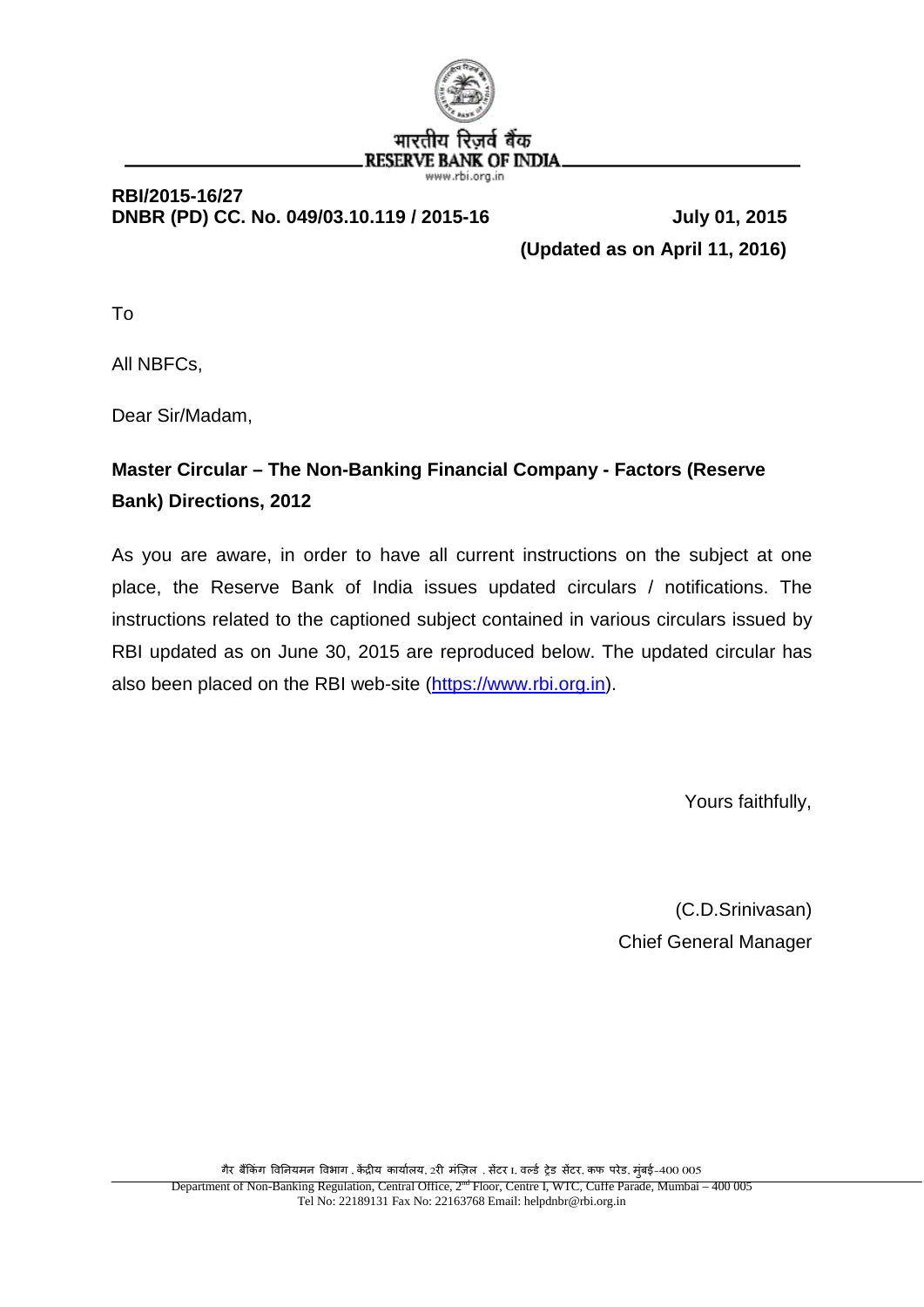## **Table of Contents**

| Para           | <b>Particulars</b>                          |
|----------------|---------------------------------------------|
| <b>No</b>      |                                             |
|                | Introduction                                |
| 1              | Short title and commencement                |
| $\overline{2}$ | Applicability of the Directions             |
| 3              | <b>Definitions</b>                          |
| 4              | Registration and Matters Incidental Thereto |
| 5              | Net Owned Fund                              |
| 6              | <b>Principal Business</b>                   |
| $\overline{7}$ | <b>Conduct of Business</b>                  |
| 8              | <b>Prudential Norms</b>                     |
| 9              | <b>Submission of Returns</b>                |
| 10             | <b>Export / Import Factoring</b>            |
| 11             | <b>Miscellaneous</b>                        |
|                | Appendix                                    |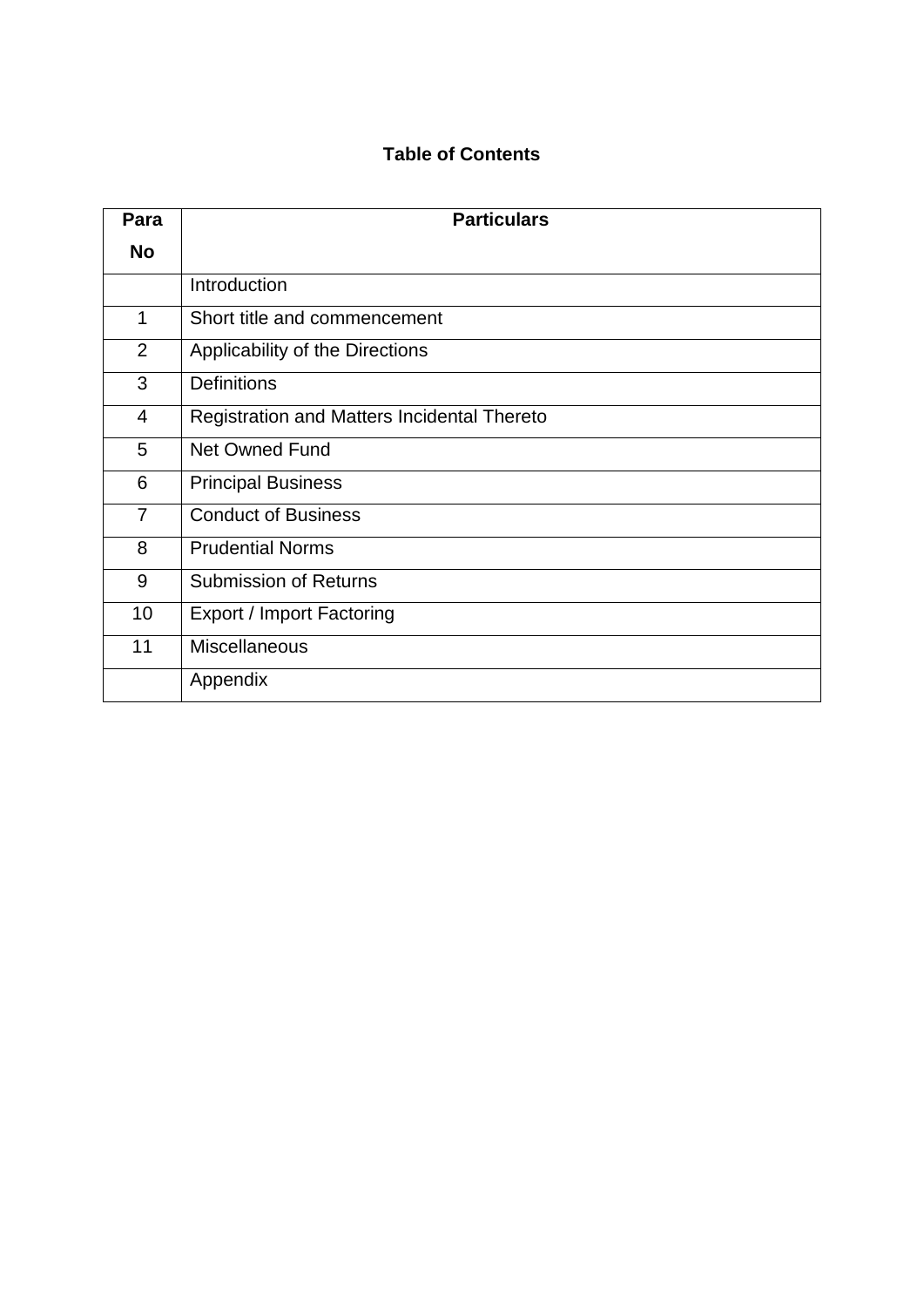#### **Introduction**

The Central Government notified the Factoring Regulation Act, 2011 on January 22, 2012. The Act aims to regulate Factors and assignment of receivables in favour of Factors, as also delineate the rights and obligations of parties to assignment of receivables. Under the Act, factoring companies other than banks, Government companies etc. (Section 5 of the Act) would be registered with the Reserve Bank as NBFCs and would be subject to prudential regulations by the Reserve Bank. In accordance with the above, a new category of NBFCs viz; Non-Banking Financial Company-Factors was introduced and separate Directions were issued to them for meticulous compliance.

### **1. [1](#page-2-0) Short title and commencement**

These Directions shall be known as 'Non-Banking Financial Company - Factor (Reserve Bank) Directions, 2012'. They shall come into force with immediate effect and any reference in these Directions to the date of commencement thereof shall be deemed to be a reference to the date of the Directions.

#### **2. Applicability of the Directions**

The provisions of these Directions shall apply to every Non-Banking Financial Company - Factor registered with the RBI under Section 3 of the Factoring Regulation Act, 2011.

#### **3. Definitions**

(i) "Act" means the Factoring Regulation Act, 2011;

(ii) "Bank" means the Reserve Bank of India constituted under Section 3 of the Reserve Bank of India Act, 1934;

(iii) "Non-Banking Financial Company - Factor (NBFC-Factor)" means a nonbanking financial company as defined in clause (f) of section 45-I of the RBI Act, 1934 which has its principal business as defined in para 6 of these directions and

<span id="page-2-0"></span><sup>1</sup> [DNBS\(PD\)CC.No.297/Factor/22.10.91/2012-13 dated July 23, 2012](https://rbi.org.in/scripts/NotificationUser.aspx?Id=7462&Mode=0)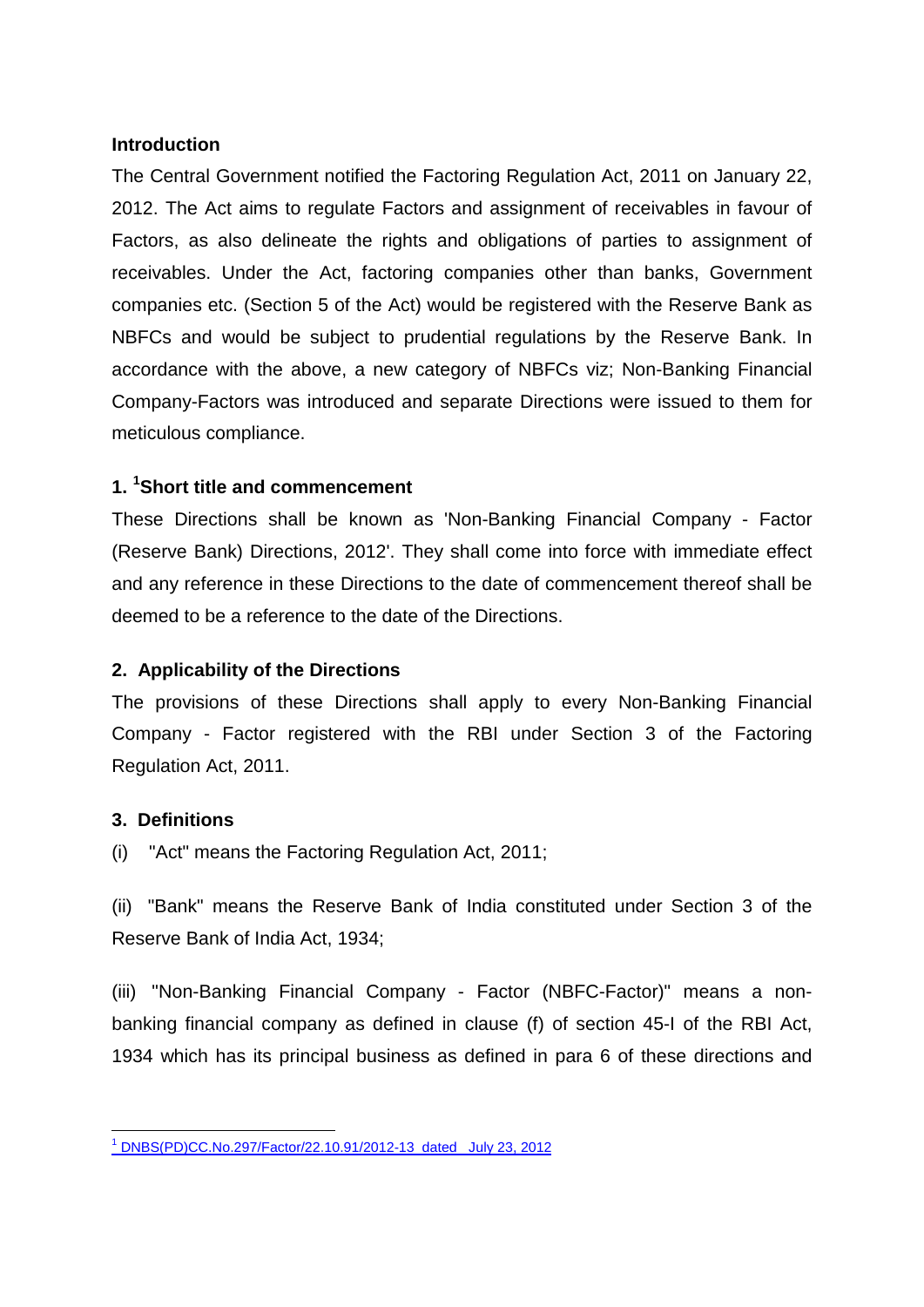has been granted a certificate of registration under sub-section (1) of section 3 of the Act;

(iv) Company means a company registered under Section 3 of the Companies Act, 2013;

(v) Words or expressions used but not defined herein and defined in the Act shall have the same meaning as assigned to them in the Act. Any other words or expressions not defined in that Act shall have the same meaning as assigned to them in the RBI Act, 1934.

#### **4. Registration and Matters Incidental Thereto**

 $(i)$ <sup>2</sup>Every company intending to undertake factoring business shall make an application for grant of certificate of registration (CoR) as NBFC-factor to the Bank as provided under Section 3 of the Act;

(ii) Existing NBFCs that satisfy all the conditions enumerated in these Directions may approach the Regional Office where it is registered, along with the original CoR issued by the Bank for change in their classification as NBFC-Factor within six months from the date of this notification. Their request must be supported by their Statutory Auditor's certificate indicating the asset and income pattern;

(iii) An entity not registered with the Bank may conduct the business of factoring if it is an entity mentioned in Section 5 of the Act i.e. a bank or any corporation established under an Act of Parliament or State Legislature, or a Government Company as defined under section 617 of the Companies Act, 1956;

(iv) A new company that is granted CoR by the Bank as NBFC-Factor, shall commence business within six months from the date of grant of CoR by the Bank.

#### **5. Net Owned Fund**

(i) Every company seeking registration as NBFC-Factor shall have a minimum Net Owned Fund (NOF) of Rs.5 crore;

<span id="page-3-0"></span> $2$  In terms of Press Release [2013-2014/1931 dated April 01, 2014,](https://rbi.org.in/scripts/BS_PressReleaseDisplay.aspx?prid=30917) with effect from April 01, 2014, the issue of Certificate of Registration (COR) to the companies proposing to conduct business of NBFI in terms of Section 45IA of the RBI Act, 1934 has been kept in abeyance by RBI, for a period of one year.

Foot Note: The reference to Companies Act, 1956 in the Master Circular will be changed as and when change is effected in the original circular/notification.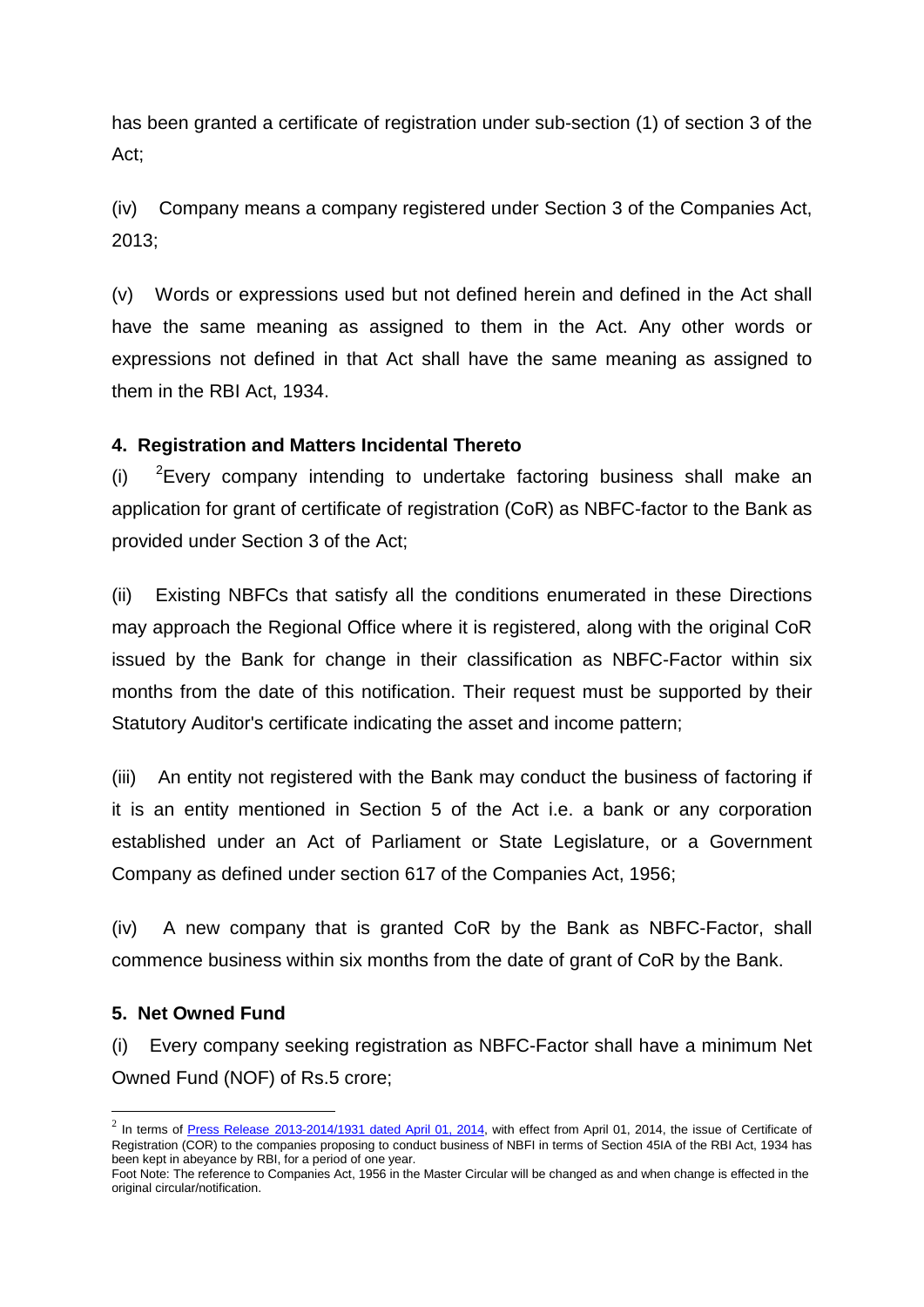(ii) Existing companies seeking registration as NBFC-Factor but do not fulfil the NOF criterion of Rs.5 crore may approach the Bank for time to comply with the requirement.

#### **6. Principal Business**

*[3](#page-4-0)* An NBFC-Factor shall ensure that its financial assets in the factoring business constitute at least 50 per cent of its total assets and the income derived from factoring business is not less than 50 per cent of its gross income.

<sup>[4](#page-4-1)</sup>Also Refer **DBOD.BP.BC.No.40/21.04.172/2012-13 dated September 11, 2012.** 

#### **7. Conduct of Business**

The NBFC-Factors shall conduct the business of factoring in accordance with the Act and the rules and regulations framed under the Act from time to time.

#### **8. Prudential Norms**

<sup>[5](#page-4-2)</sup>8.1 The provisions of Systemically Important Non-Banking Financial (Non-Deposit Accepting or Holding) Companies Prudential Norms (Reserve Bank) Directions, 2015 or Non-Systemically Important Non-Banking Financial (Non-Deposit Accepting or Holding) Companies Prudential Norms (Reserve Bank) Directions, 2015 or Non-Banking Financial (Deposit Accepting or Holding) Companies Prudential Norms (Reserve Bank) Directions, 2007, as the case may be and as applicable to a loan company shall apply to an NBFC-Factor.

8.2 The receivable acquired under factoring which is not paid within such period of due date as applicable, should be treated as non-performing asset (NPA) irrespective of when the receivable was acquired by the factor or whether the factoring was carried out on "with recourse" basis or "non-recourse" basis. The entity on which the exposure was booked should be shown as NPA and provisioning made accordingly.

<span id="page-4-2"></span><span id="page-4-1"></span>

<span id="page-4-0"></span><sup>&</sup>lt;sup>3</sup> Substituted vide <u>Notification [No. 012 dated March 27, 2015](https://rbi.org.in/Scripts/NotificationUser.aspx?Id=9623&Mode=0#N12)</u><br> $\frac{4}{\pi}$  The Circular pertains to Instructions on bank finance to factoring companies.<br><sup>5</sup> Substituted vide Notification No.DNBR.036/CGM (CDS)-2016 dated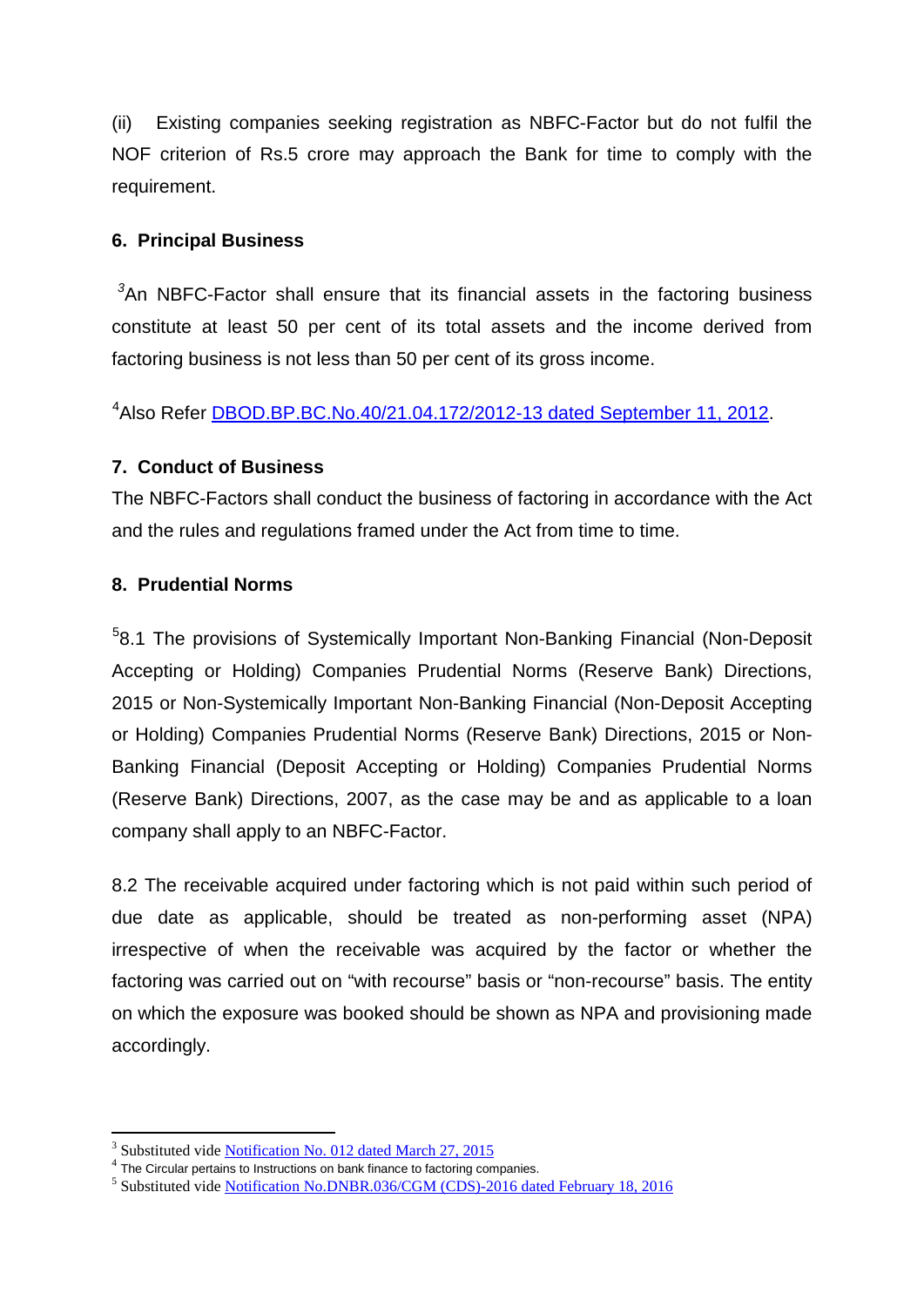[6](#page-5-0) 8A. Exposure Norms-Single and Group Borrower Limits

The facilities extended by way of factoring services would be covered within the overall exposure ceiling specified in the Systemically Important Non-Banking Financial (Non-Deposit Accepting or Holding) Companies Prudential Norms (Reserve Bank) Directions, 2015 or Non-Banking Financial (Deposit Accepting or Holding) Companies Prudential Norms (Reserve Bank) Directions, 2007, as applicable. The exposure shall be reckoned as under :

- a. In case of factoring on "with-recourse" basis, the exposure would be reckoned on the assignor.
- b. In case of factoring on "without-recourse" basis, the exposure would be reckoned on the debtor, irrespective of credit risk cover / protection provided, except in cases of international factoring where the entire credit risk has been assumed by the import factor.

#### **9**. **Submission of Returns**

The submission of returns to the Reserve Bank will be as specified presently in the case of registered NBFCs.

### <sup>[7](#page-5-1)</sup>9A. Risk Management

Proper and adequate control and reporting mechanisms should be put in place before such business in undertaken.

- a. NBFC-Factors should carry out a thorough credit appraisal of the debtors before entering into any factoring arrangement or prior to establishing lines of credit with the export factor.
- b. Factoring services should be extended in respect of invoices which represent genuine trade transactions.
- c. Since under without recourse factoring transactions, the factor is underwriting the credit risk on the debtor, there should be a clearly laid down boardapproved limit for all such underwriting commitments.

<span id="page-5-0"></span><sup>&</sup>lt;sup>6</sup> Inserted vide <u>Notification No.DNBR.036/CGM (CDS)-2016 dated February 18, 2016</u><br><sup>7</sup> Inserted vide [Notification No.DNBR.036/CGM \(CDS\)-2016 dated February 18,](https://rbi.org.in/Scripts/NotificationUser.aspx?Id=10286&Mode=0#S1) 2016

<span id="page-5-1"></span>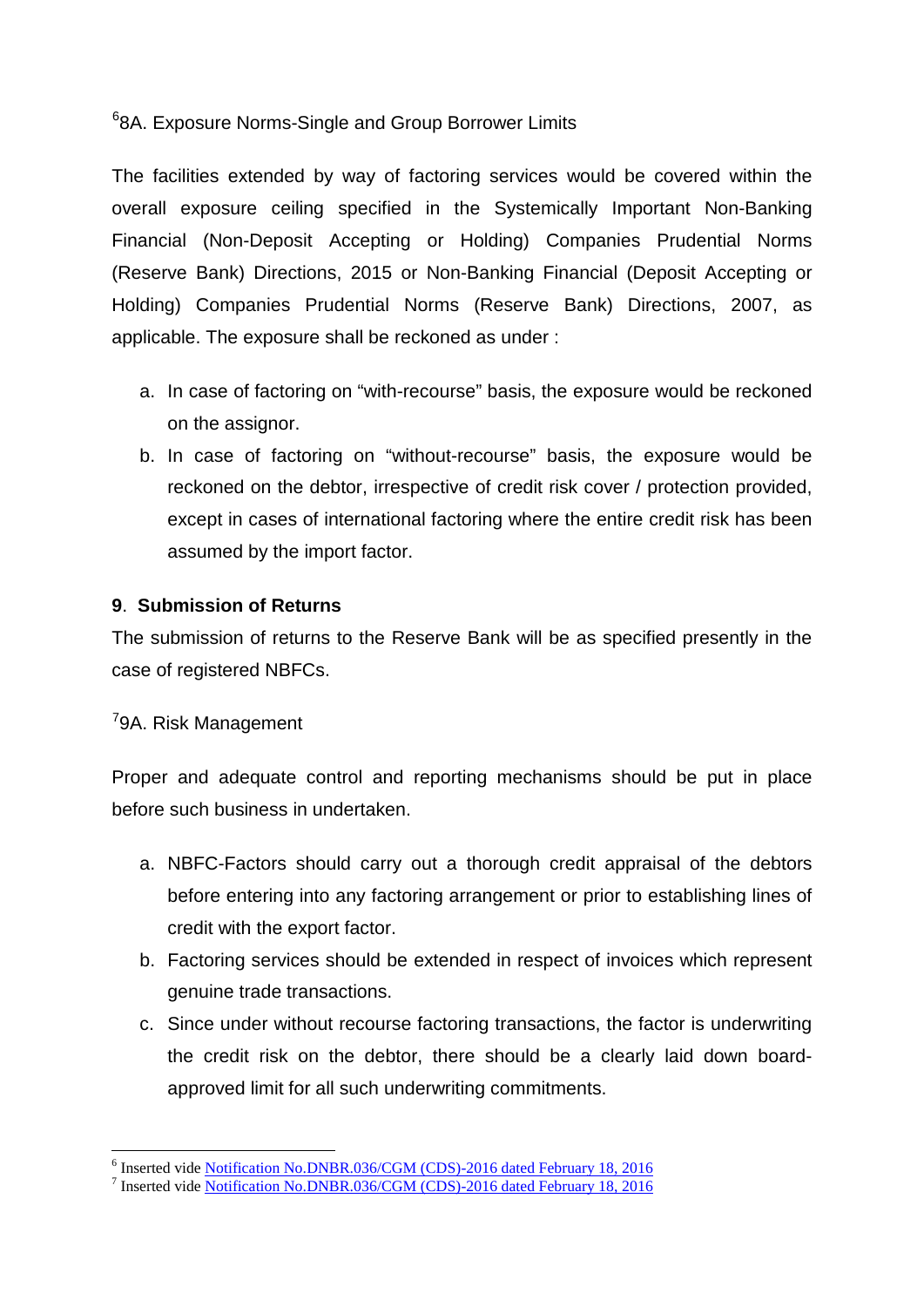#### **10. Export / Import Factoring**

Foreign Exchange Department (FED) of the Reserve Bank gives authorization to Factors under FEMA, 1999. Therefore, NBFC-Factors, intending to deal in forex through export/import factoring, should make an application to FED for necessary authorization under FEMA, 1999 to deal in forex and adhere to the terms and conditions prescribed by FED and all the relevant provisions of the FEMA or Rules, Regulations, Notifications, Directions or Orders made thereunder from time to time.

<sup>[8](#page-6-0)</sup>10A. For the purpose of exchange of information, the assignor will be deemed to be the borrower. Factors and banks should share information about common borrowers. Factors must ensure to intimate the limits sanctioned to the borrower to the concerned banks/ NBFCs and details of debts factored to avoid double financing.

#### **11**. **Miscellaneous**

(i) In terms of paragraph 15 of the  $9$ Systemically Important Non-Banking Financial (Non-Deposit Accepting or Holding) Companies Prudential Norms (Reserve Bank) Directions, 2015 , Non-Systemically Important Non-Banking Financial (Non-Deposit Accepting or Holding) Companies Prudential Norms (Reserve Bank) Directions, 2015 and Non-Banking Financial (Deposit Accepting or Holding) Companies Prudential Norms (Reserve Bank) Directions, 2007, all NBFCs are required to submit Statutory Auditors' Certificate with reference to the position of the company as at the end of the financial year ended March 31 every year. For an NBFC-Factor, such Certificate will indicate the requirement of holding the certificate under section 3 of the Factoring Act. The certificate will also indicate the percentage of factoring assets and income, the compliance that it fulfils all conditions stipulated under the Act to be classified as an NBFC-Factor and compliance to minimum capitalization norms, if FDI has been received;

(ii) Non-compliance to the provisions of these Directions shall invite penal action under the Act.

\*\*\*\*

<span id="page-6-0"></span><sup>&</sup>lt;sup>8</sup> Inserted vide <u>Notification No.DNBR.036/CGM (CDS)-2016 dated February 18, 2016</u><br><sup>9</sup> Introduced vide [DNBR \(PD\) CC. No. 024/ 03.10.001/ 2014-15 dated March 27, 2015](https://rbi.org.in/Scripts/NotificationUser.aspx?Id=9623&Mode=0)

<span id="page-6-1"></span>